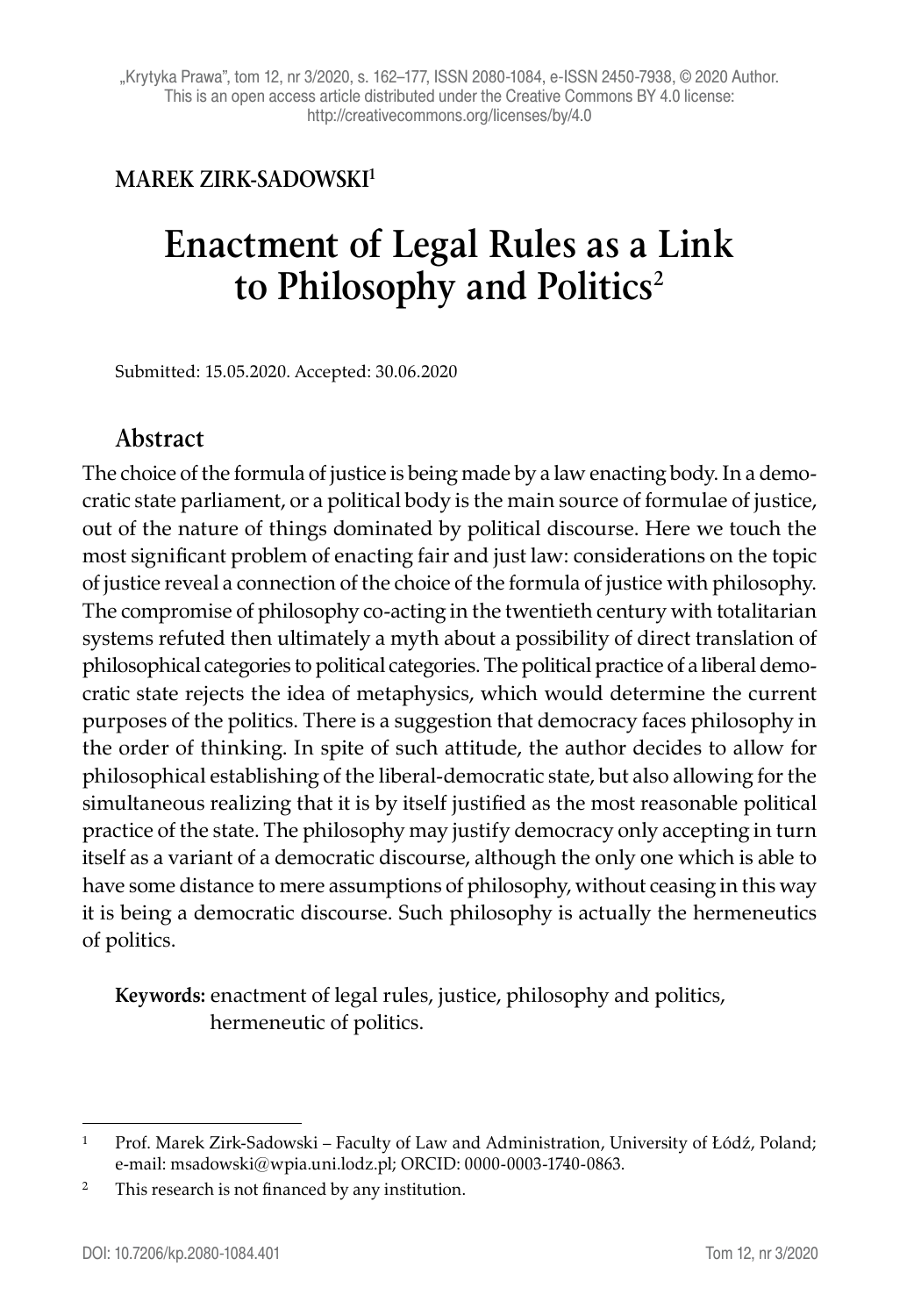## **MAREK ZIRK-SADOWSKI**

# **Stanowienie prawa jako pomost do sfery filozofii i polityki**

Złożony do redakcji: 15.05.2020. Zaakceptowany do druku: 30.06.2020

#### **Streszczenie**

Wybór powszechnie obowiązującej formuły sprawiedliwości dokonywany jest przez organy ustawodawcze.

W państwach o ustroju demokratycznym, źródłem formuły sprawiedliwości – zdominowanej z natury rzeczy przez dyskurs o charakterze politycznym – jest parlament lub inny organ polityczny. W niniejszym artykule dyskusji poddana jest najistotniejsza kwestia dotycząca stanowienia prawa uczciwego i sprawiedliwego: z rozważań na temat sprawiedliwości ujawnia się związek pomiędzy wyborem formuły sprawiedliwości i filozofią. Kompromis wypracowany w dwudziestym wieku pomiędzy domeną filozofii a ustrojami totalitarnymi ostatecznie obalił mit, według którego kategorie filozoficzne można przełożyć bezpośrednio na obszar kategorii politycznych, w niezmienionym kształcie. Standardy polityczne praktykowane w demokracji liberalnej odrzucają koncepcję metafizyki, która byłaby w stanie określić obecne cele i rolę polityki. Sugeruje się, że demokracja konfrontuje się z filozofią na gruncie porządku myślenia. Mimo istnienia tego typu postawy, autor przyzwala na ustanowienie państwa o ustroju liberalno-demokratycznym w konwencji filozoficznej, lecz także dopuszcza jednoczesną świadomość tego, że egzystencja tego bytu jest uzasadniana jako najbardziej rozsądna forma państwowej praktyki politycznej. Filozofia może tłumaczyć demokrację wyłącznie wówczas, gdy zaakceptuje samą siebie jako pewną odmianę dyskursu demokratycznego. Odmianę, która jako jedyna potrafi przyjąć pewien dystans do samych założeń filozoficznych, a utrzymując się w tej postaci – pozostaje dyskursem demokratycznym. Filozofia w powyższym wydaniu to de facto hermeneutyka polityki.

#### **Słowa kluczowe:** ustanawianie przepisów prawa, sprawiedliwość, filozofia i polityka, hermeneutyka polityki.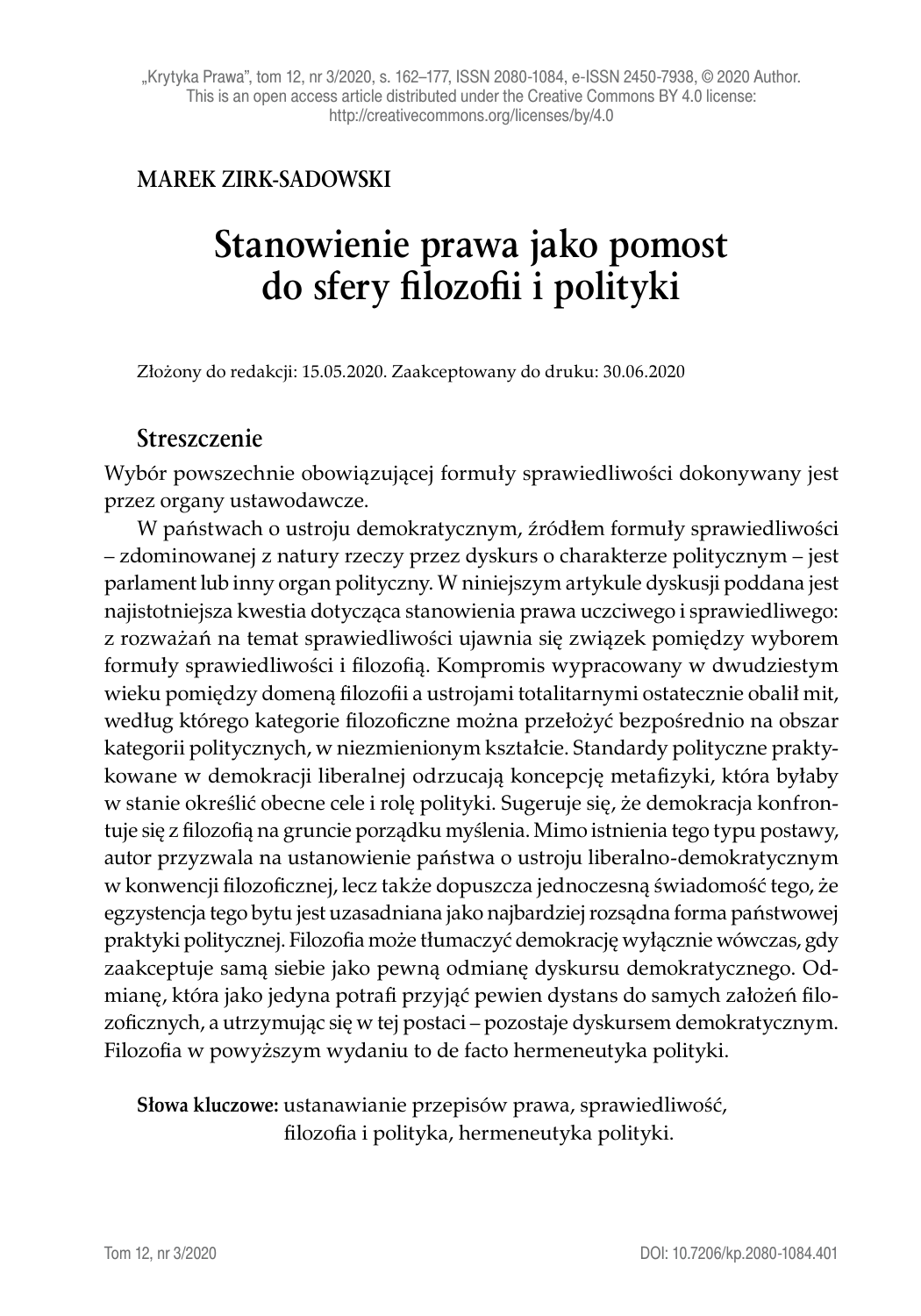E nactment of law is one of forms of creating the law along with transformations<br>of customs into the form of law, judicial precedent, or entering social contracts with lawmaking characteristics. Although it has always appeared in the history of law, only in the modern world it became dominant within the natural series of lawmaking acts.

Within the system of statutory law it is presumptively a unilateral act of a competent authority of the state, aware and deliberate, introducing to the law some legal novelty.3 We are nowadays accustomed to acts of law enactment, which introduce new legal institutions which are not preceded within the given community by any tradition, whose understanding becomes available only within the practice of applying them. Also Poland is a state of statutory lawmaking. It is the second time within the past 70 years of its history when it has implemented legal solutions into its legal order which were unfamiliar to its previous generations. Soon after World War II there were institutions introducing legal orders negating values of private property and free market economy. After 1991 implementation of legal institutions distinctive for the common legal order began. Enactment of legal rules is then a powerful instrument in hands of any state, and also in a democratic state, errors of this kind of lawmaking may become a reason of serious disturbances in the social and economic life.

By its definition law enactment is rigorously interrelated with politics. In a liberaldemocratic state categories of the rule of law outline only frames of political discourse, which has place mainly within its representative institutions having their competence of determining the legal rules and duties to inhabitants exclusive.

We could say that a relationship between the law and politics manifests itself as a certain set of translations of articulated and agreed political dealings into categories of the legal state and the rule of law. If some political interests cannot be expressed with those categories, they cannot manifest themselves within the law enactment. Legal categories create then boundaries or limits of the political discourse preceding the law enactment.

Shaping of this relationship in Polish political discourse is well illustrated in verdicts of the Constitutional Tribunal, whose many judgments subordinated political

<sup>3</sup> Cf. M. Zirk-Sadowski, *Philosophical Aspects of the Normative Novelty*, [in:] W. Krawietz, J.Wróblewski (eds.), *Sprache, Performanz und Ontologie des Rechts*, Berlin 1993, pp. 159–171.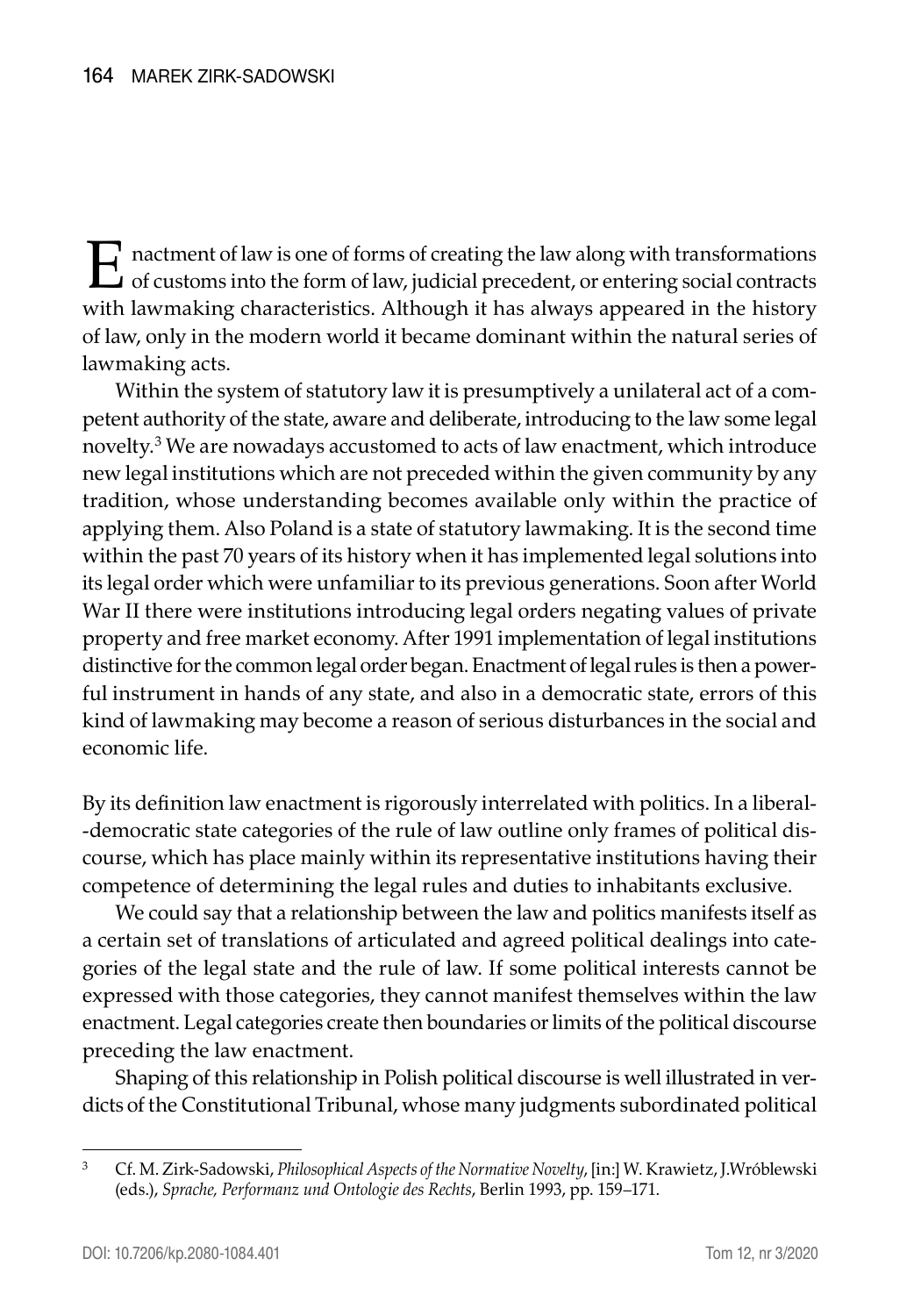interests appearing in acts of law enactment to such elementary principles of the rule of law as prohibition of retroactivity, or the protection of duly acquired subjective rights.

At the same time, we could note the fundamental outcome of lawmaking as a form of creating the statutory law. Abstract and general regulations are a result of the law enacting legislative function; they are specifically addressed to regulate classes of behaviors, expressed in the natural language and published in the form of a legal text.4

Such text by the nature of things has to be recognized and interpreted. For the natural language is an imperfect instrument of communicating the norm in directing human behaviors. Even within direct communication the instrument may lead to a failure. A legislative in turn is a source of indirect communication, within which the sole language plays a decisive role.

Abstractness and generality of legal norms (following the prohibition of building the law as a set of privileges) strengthens the problems and difficulties of communicating legal norms. In sum there is a lack of possibilities for direct applying legal regulations contained in a legal text. Issuing a verdict, sentence or a decision, and next their enforcement requires prior "fitting" of the text to the examined state of facts through special legal discourse known as applying the law.

We shall reject then any mechanistic perspectives on the law, in which the enacted law, is somehow automatic or without any reflection, based on legal inferences "put on" the judged case. The legal obligation, its boundaries both at the stage of enactment in a democratic state of law as well as in its applicability through law courts is an object of argumentation and discourse.<sup>5</sup>

What we call the law constitutes a certain entity, consisted of mere legal texts as well as their recognition and interpretation made mainly by the law courts. The law in a democratic state of the law is not therefore an instrument of technical governance of the society. It is a way of the society to communicate in relation to the matter of obligations, finding agreements between moral, political and economic dealings based on relevant argumentations.

We might notice a marked difference between two understandings of the concept of the law: one relates to the law as a direct result of its enactment, while the second

<sup>4</sup> See: idem, *Legal Norms as a Pragmatic Category*, "Archiv für Rechts- und Sozialphilosophie", 1979, 65(2), pp. 203–222.

<sup>5</sup> See: idem, *Legal Rationality and Legal Discourse*, "Archivum Iuridicum Cracoviense" 1989, 22, pp. 189–198.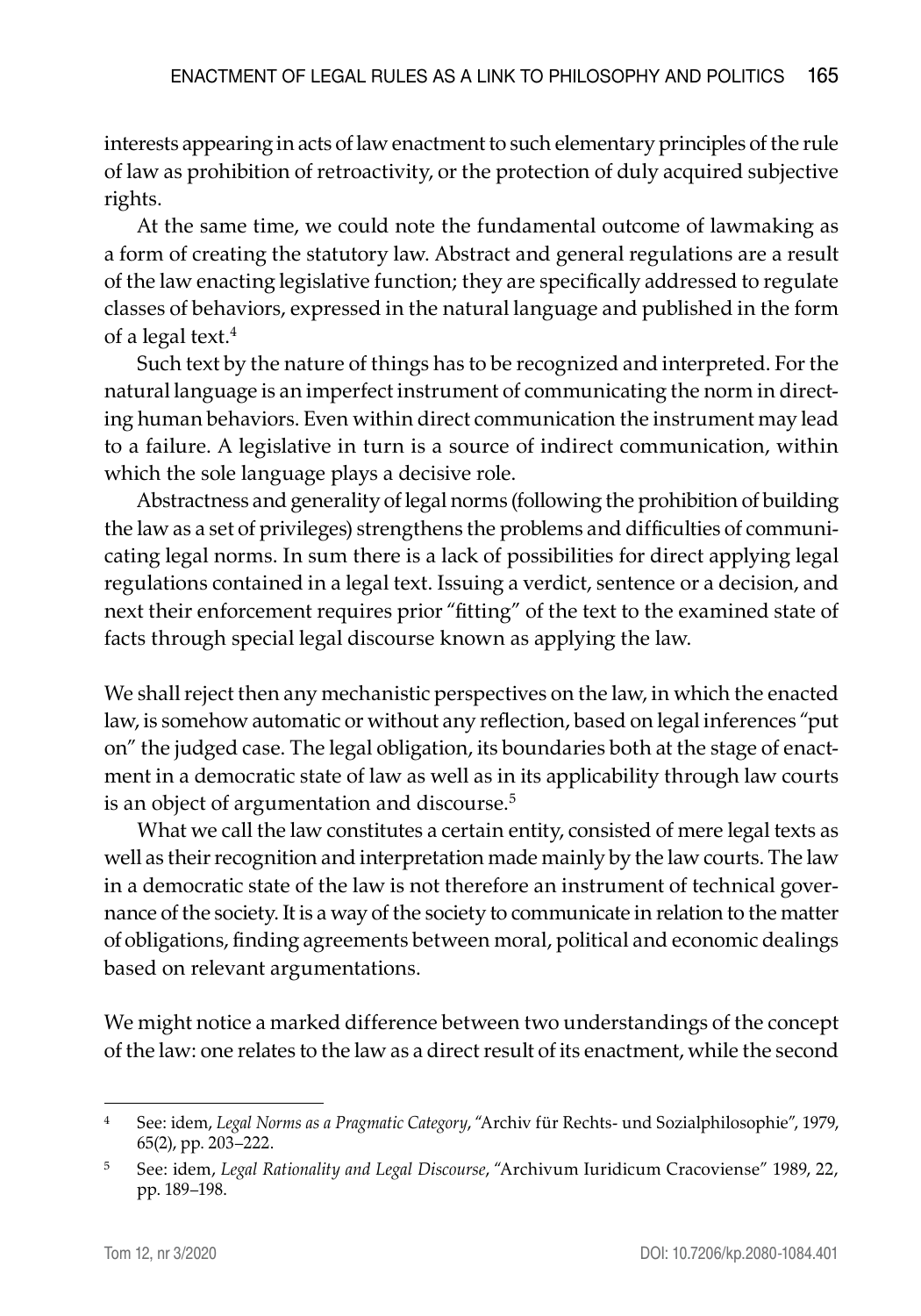relates to the sense of law, and justice or fairness. Latin expresses this by linking the two concepts: *lex et ius*. In the Polish language this can be expressed as a contrast of statutes or legislations and the law, although it does not fully expresses the original Latin intuition. The conflict between *ius* and *lex*, the sense of freedom and justice, and the content or information included within a legal regulation is a source of a need of philosophical reflection on the law and statutory law.

Of course it is not possible to exhaust this topic with a single outline. The dispute about fair law is one of the fundamental themes of philosophy and philosophy of law. The discussion over this problem till now is to a large extent determined by Aristotelian thoughts. The division into the distributive and commutative justice is till now a main subject of discussion over the fair and just law. The former relates to the distribution of certain weights or burdens and goods between subjects of the law (let's add that in a situation of relative deficiencies of such goods). Abundance of goods usually does not result in posing a question about the principle for distributing them, while too large shortages of goods, their scarce quantity in presence of large demands for them, makes their distribution always to some extent arbitrary. Only in a situation of relative scarcity the question about proportions of the distribution is meaningful.

Another kind of justice is the commutative or compensational justice. Its essence is repayment with appropriate goods for goods and necessary harms for harms. While the distributive justice is related to the problem of proportion in allocation of goods, the commutative justice is related to the problem of bringing back the balance disturbed within human relations, or bringing back the *status quo ante* which had place before the voluntary exchange or harms were caused.

Through many centuries the problem of distributive justice was almost absent in the law. What dominated was a view, that the commutative justice is the main domain of the law. The distribution of goods was done on the basis of charitable and market related activities. Only the occurrence of the problem of social justice in the 19th century, and later active participation of the state in the distribution of goods and abandonment of the doctrine of the exclusiveness of the free market as the distributor of goods caused a social need for evaluation of the law in categories of distributive justice.

Such evaluation was formulated usually while using the concept of "social justice". The requirement of the evaluation of the statutory law from that point of view is also contained in our Constitution, which is probably a manifestation of some influence of the so called German ordoliberalism on the Polish constitutional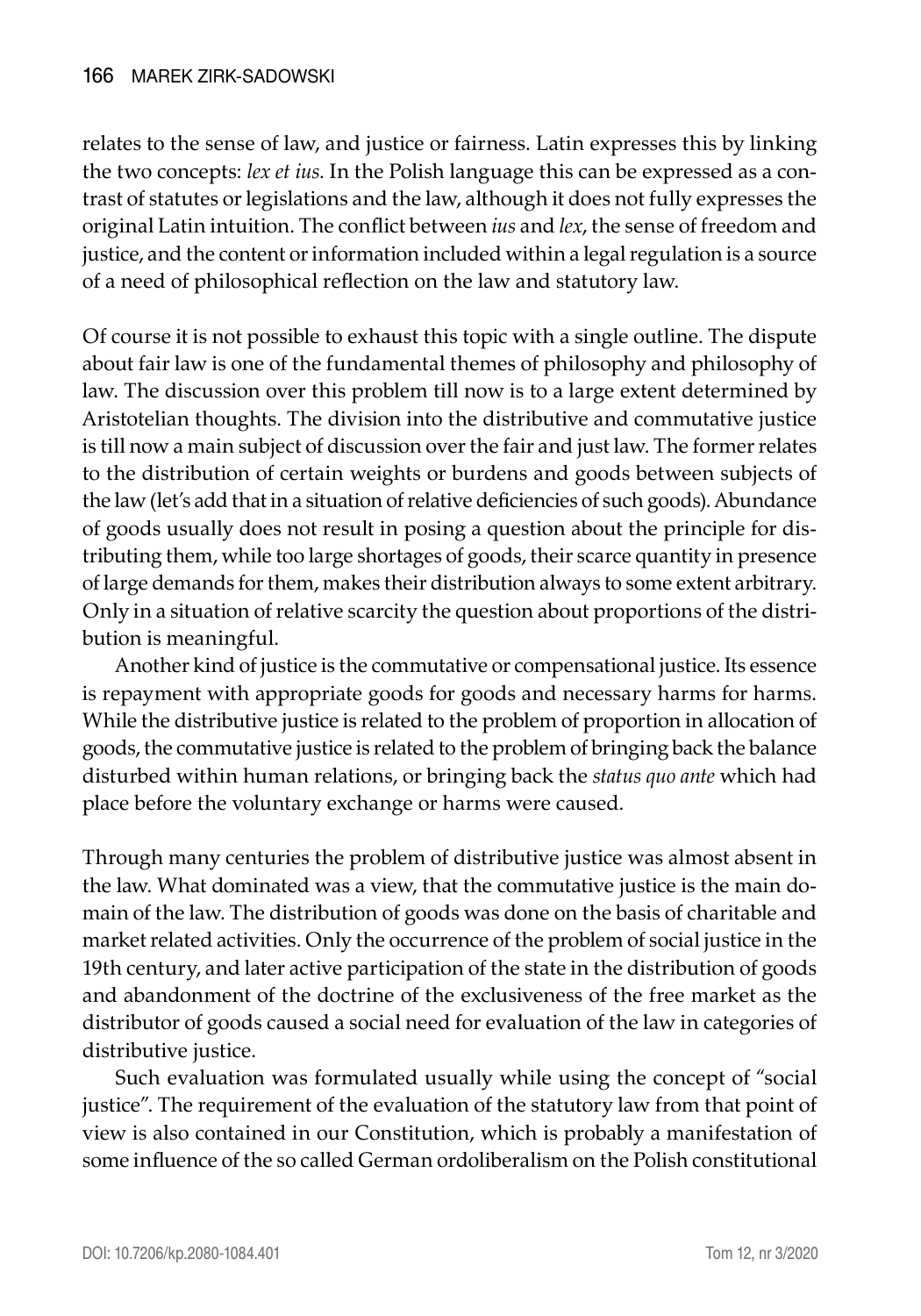thought. We could therefore state, that our law contains a requirement for evaluation of the statutory law from the point of view of the distributional justice.

However a problem could be found that the full accomplishment of such an evaluation or an assessment requires solving a series of very complex from the philosophical point of view problems. Given that justice is opposite to arbitrariness and randomness, we have to be able to justify our decisions, preceding determining a certain legal solution in the discipline of distribution of goods to be fair and just or unfair and unjust. "Only after determining two unavoidable dilemmas of justice: a – whether goods should be equally or unequally distributed between the subjects, b – if unequally, then which criteria should be used to group the subjects or distinguish some classes for their membership; In that case a third problem emerges: c – which rules should be used to determine the way in which the goods need to be divided within already differentiated categories, subcategories etc."<sup>6</sup>

The rules mentioned above are most often a source of the largest disputes. The rules most frequently referred to are: everyone to receive given their birth status, everyone to receive given their work (effort), everyone to receive given their contributions, everyone to receive given their position and status. The problem of choice of one of these rules as a rudimentary basis of justice has happened to be the reason of revolutions. They are the so called meritary formulas, taking into account some feature or a set of features of a subject that the distribution of goods is to follow from.

Sometimes egalitarian rules are formulated, which demand equal treatment of all subjects. If an assumption is taken that justice is an assessment undertaken under conditions of relative scarcity of goods, then taking the egalitarian formula is impossible to come true. According to Ch. Perelman, equality appears as a value important after the choice of rules of justice, when we demand its consequent application for a differentiated category of subjects, without administering any privileges.<sup>7</sup> Only equality as a meta-value cooperates with justice.

Among the formulae of justice there also appears a formula 'everyone to receive given the law', though Aristotle differentiated that rule as a third kind of justice besides the distributive and commutative. It is rarely expressed in a strictly legislative framework suggesting that the law is the only measurement of justice. However more commonly it is assumed that the law itself may be a source of justice, but may also be assessed as just from the point of view of other sources of justice

<sup>6</sup> J. Nowacki, *Sprawiedliwość a równość w orzecznictwie Trybunału Konstytucyjnego*, [in:] M. Kudej (ed.), *W kręgu zagadnień konstytucyjnych*, Katowice 1999, pp. 95–97.

<sup>7</sup> Cf. Ch. Perelman, *The Idea of Justice and the Problem of Argument*, London 1963, ch. 1.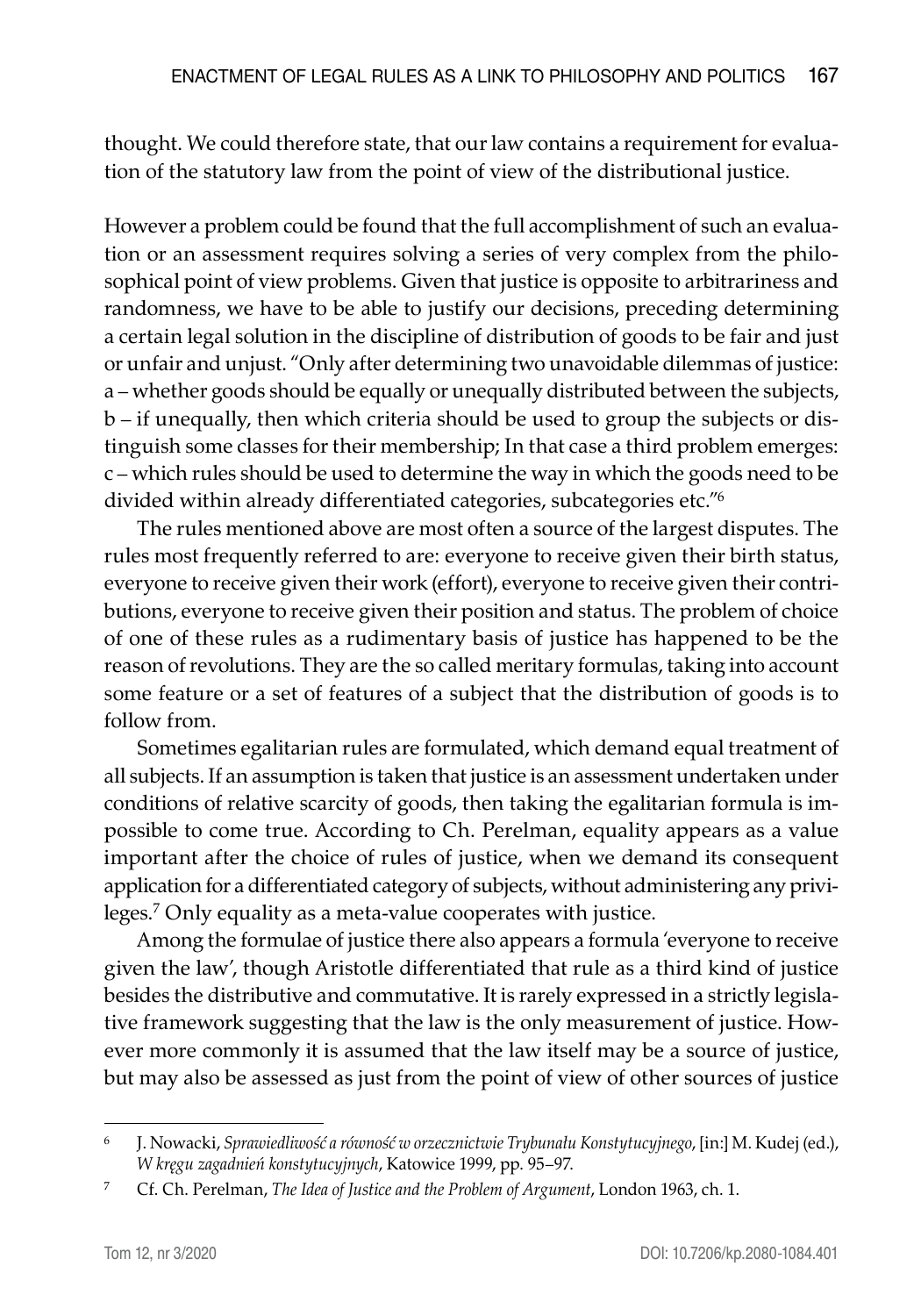than law. Statutory law may then support social morality, and even develop it or advance it, introducing new concepts of justice. Abolition, prohibition of capital punishment, legislative leniency of penalties, are processes which have had place against the social morality and through enacting of enlightened law.

The choice of the formula of justice is being made by a law enacting body. In a democratic state parliament, or a political body is the main source of formulae of justice, out of the nature of things dominated by political discourse. Here we touch the most significant problem of enacting fair and just law: considerations on the topic of justice reveal a connection of the choice of the formula of justice with philosophy. These are however the substantive content formulae, in which it is indicated what content of the statutory law is just and which one is not. It is not possible to justify the choice of these formulae, to prove that one of them is better from others without commitments in philosophy. Our civilization does not stop at treating values in a way as if they were a form of superstitions. It requires for them a thorough justification, checking from different points of view, presenting as a part of an overall vision of the world and social reality. Some of these philosophical syntheses refer us to ontological basis of justice (tomism), other attempt to recognize a formula of justice within the epistemological dimension, within the structure of transcendental consciousness (Kantianism).8 In this way the choice of the formula of justice which we would like to apply within the enactment of law depends on both politics and philosophy.

Within the legal discourse about the relationship of philosophy to politics lawyers usually talk about three situations. First, when they discuss the problem of worldoutlook related neutrality of the state or ideological neutrality. They try then to answer a question, how a state could protect the pluralism of views on the reality and whether it could achieve this without committing itself into any of them. Second, when they consider the topic of effects of moral judgments on politics. If the current politics is amoral, whether effectiveness of political actions has to be breaching the autonomy of morality and its requirements? Contemporarily the third dimension of this relation is contemplated, namely, the actual presence of metaphysical beliefs in political views. Do our political beliefs have to be justified by philosophical concepts relating to the reality, does the politics inevitably have to be alluding to ontology? If political parties and their political plans are a subject to this

<sup>8</sup> See: H.E. Allison, *Kant's Transcendental Deduction: An Analytical-Historical Commentary*, Oxford 2015, pp. 243–253. For a broader legal discussion on this topic, see: M. Zirk-Sadowski, *Wprowadzenie do filozofii prawa*, Zakamycze 2011, part I.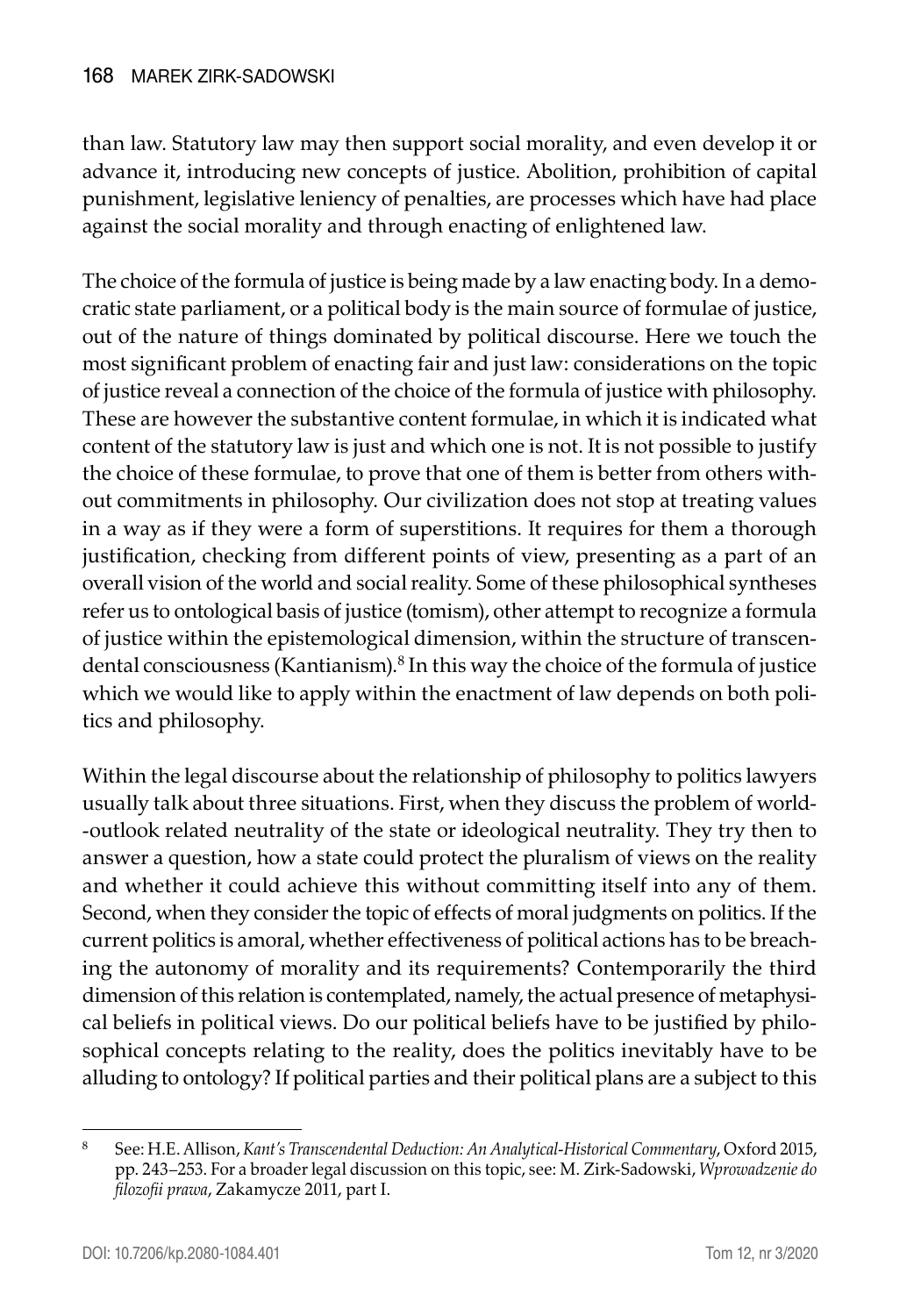set of queries, then naturally the third aspect of the relation of philosophy and politics is of chief interest. Given that political parties in their legislative project plans offer purposes for the society and promise that they have perspectives on the future of the society, then the most important problem relates to the rejection of a supposition that those plans are in fact derived from utopias and that political parties do not propose legislative project plans grounded in the current tangible surroundings of communities. The mere scholarly assessment of those plans appears to be insufficient to detect their utopianism. The political legislative plans are only in part prognoses linking purposes and means on the basis of scholarly predictions. In a large part they are opinions on the topic of basic social values such as justice, happiness, human dignity, towards which scholarly research does not have in fact much to say directly without any bias except for a description of their social or individual ways of understanding. One would not find direct guidance within scholarly research on the topic of normative power of such political programs. And here we enter the domain of philosophy where we can find answers to questions posed in relation to associations of those values with the tangible direct surroundings of individuals. Therefore only from the philosophical perspective we could make an ultimate assessment of political programs which prefer to support those values and make them come true.

In the 20th century, that we shall be mainly discussing, it was the first time in the history of philosophy when a belief got well established on a very large scale that a relationship between ontology and politics does not really tangibly exist. For existence of anything called the natural order of the social world, what actually was a supposition about continuity of the order of nature and the social order, experienced negation and exclusion. Metaphysics was considered, at least, as a view of an individual philosopher, who offers within the philosophical discourse a concept of the nature of reality and its related list of ultimate values derived from it. Sometimes, as it was done by the Vienna Circle, what was negated was even the correctness of the mere philosophical discourse, claiming that it is a consequence of ordinary linguistic errors, categorical shifts or lacks of clear definitions.

It was accepted that politics belongs to the public world being constructed as a derivative of social discussions or imposed social conflict resolutions. It then develops through conflicts to achieve consensus; this process however lacks an internal order, being a result of ad hoc coincidental circumstances and social situations. Anyone can bring into this his or her philosophical beliefs offered as a certain market of ideas. Philosophy in this situation could only provide politics with arguments or methods of discussion, but could not become an ultimate basis for conclu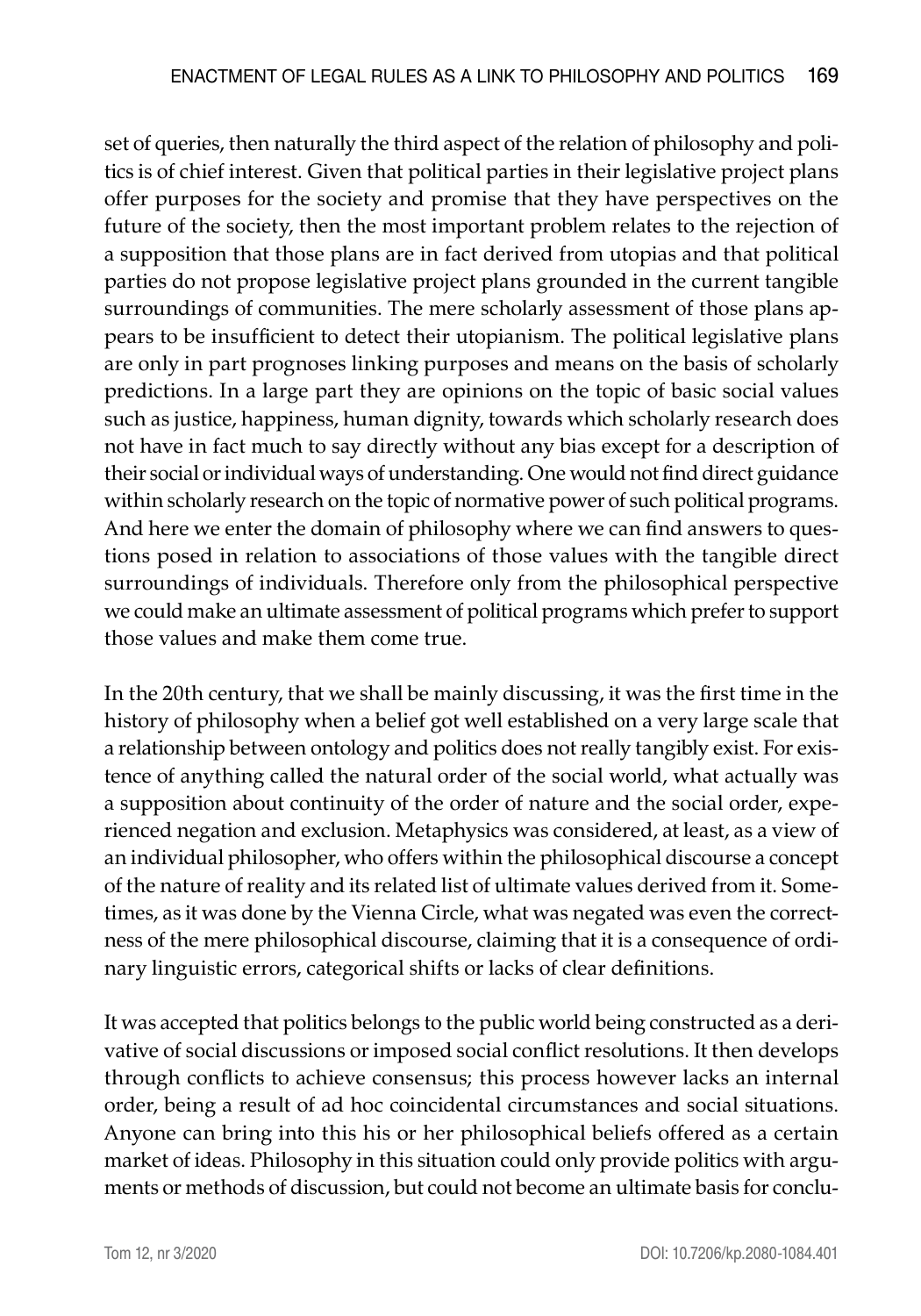sions. Given that all the world-outlooks have equal rights on the public level, then obtaining decisive advantage by one of them and somehow creating a philosophical stance of the state or the public philosophy, could not appear without strengths or charisma of the leader. With the way of the public discourse society cannot rationally choose the ultimate metaphysical view and its related version of the politics.

Twelve century noted an interesting paradox. A reaction to reject metaphysics as a basis of social order was linked to a few attempts to eliminate the separation of philosophy and politics with attempts of political implementation of philosophy. Similar to Plato in ancient times, philosophers by themselves became politicians or directed the latter, responding to social desires to create some new social order. Metaphysics was becoming for them the real world, philosophical ideas were becoming ideologies. It means that philosophy was turning into an instrument of indoctrination, assigning the politicians a status of people better understanding the reality than an ordinary person from the street and in that way allowing for justification of the largest crimes against humanity through alleged knowledge about the nature of the world, known only to those who love wisdom. Massive projects of totalitarian organizations of social life (communism, facism) had their sources in metaphysical discussions of philosophers or politicians.<sup>9</sup>

The compromise of philosophy co-acting in the twentieth century with totalitarian systems refuted then ultimately a myth about a possibility of direct translation of philosophical categories to political categories. Plato became the first victim of this illusion in ancient times; he also believed that he had available a holistic view on the reality, which could directly offer some practical tips. The ultimate victims of that platonic delusion were philosophers of the twentieth century, despite of the Kant's warning, who in a Secret Article attached to his *Perpetual Peace: A Philosophical Sketch* wrote: "That kings should philosophize or philosophers become kings is not to be expected. Nor is it to be wished, since the possession of power inevitably corrupts the untrammeled judgment of reason."<sup>10</sup>

Could this failure of the marriage of philosophy and politics, though, which was noted by the history of the twentieth century, be a basis to reject a thesis about necessary relations between philosophy and politics? It appears that it could not. An error was probably located in the kind of the relation, attributing this way of thinking to politics and philosophy.

<sup>9</sup> Cf. T. Buksiński, *Filozofia w polityce*, [in:] idem (ed.), *Idee filozoficzne w polityce*, Poznań 1998, p. 7 ff.

<sup>10</sup> I. Kant, *Perpetual peace: A philosophical sketch*, New York 2010, p. 30.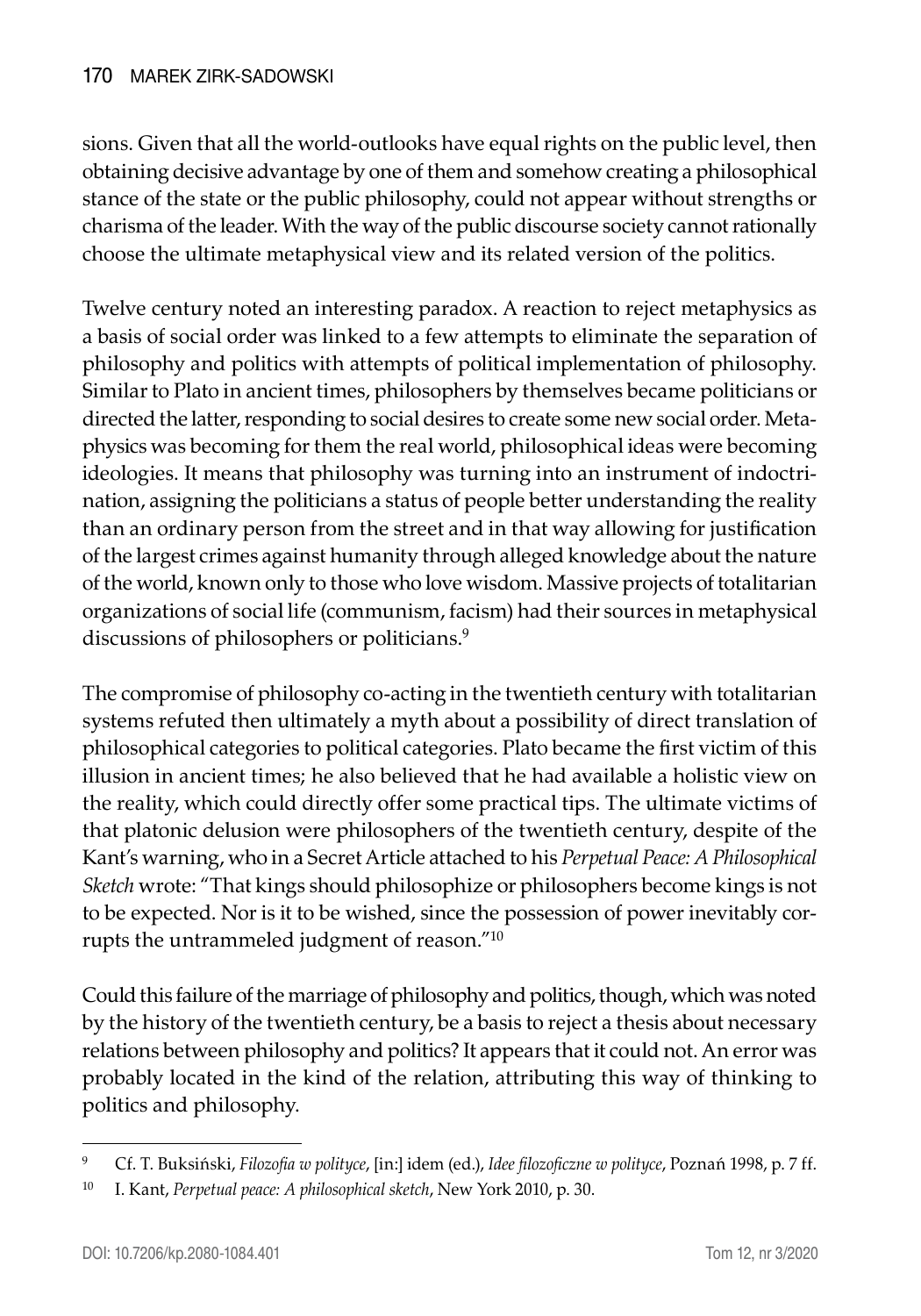As it appears such a relation became a result of concluding the question of normativity of metaphysics. Namely, it was presumed that the nature of reality could provide us with ethical sanctions for particular politics that in any being certain moral standards manifest themselves, and then metaphysics may have a power of direct sanctioning certain actual solutions.

The necessary relationship between philosophy and politics was a result of normativity which was attributed to metaphysical categories. That normativity was able to attribute a special sub-individual meaning to political actions. An individual, a citizen was not able to contrast that normativity with his own understanding of his own rights and duties, which from that perspective was always particular and invalid, even if it was presented in the social discourse. Philosophy (especially including areas offering some a priori sense of reality) was able to impose or offer such picture of the world, which still did not exist, but which should, and which could not be contrasted with a picture of the world obtained in practical discourse.

A good example of such reasoning, which played a significant role in the twentieth century, might be linked to Hegel's philosophy (Hegelianism).<sup>11</sup> The world and every existing matter permits its understanding as a manifestation of the spirit, whose history including all the courses of events is the subject of Hegelianism. These are not however acts in historical sense. The spirit goes within them through a process of becoming more aware of itself or the process of becoming self-conscious. The history of mankind is just a moment within the development; and the process or self-recognitions of the spirit could also be noticed in that history. The essence, the basis of the reality is an ideal, spiritual factor. Depending on the context the factor was designated by Hegel as "the spirit" or also as an "idea". The development of the spirit relies on expressing externally and re-unifying with one-self, or returning to one-self. The ultimate stage of this return is the absolute, or a moment of obtaining the identity by the spirit (identity of the identity and lack of identity).

The spirit, whose abstractly catchable plan of development is an idea, goes through three essential stages of realization. The first is an idea, existing in a logical form. It permits its different-being or counter-being to emerge from it as an antithesis, or the nature. Nature in turn is the reality, based on which the spirit occurs, or humanity. And in the history of mankind, more precisely in the history of human "culture", there is a process of realization of self-knowledge of the absolute spirit, or the process of realizing its existence in the ontological sense. In the Hegelian concept the existence of absolute spirit has a meaning equal to realization of self-cognitions. The process of existence is a process realized and fulfilled in the history, the history of mankind, the history of human knowledge. The spirit is reasonable. It is the reason

<sup>11</sup> For a broader discussion see: Z. Stawrowski, *Państwo i prawo w filozofii Hegla*, Kraków 1994, part I.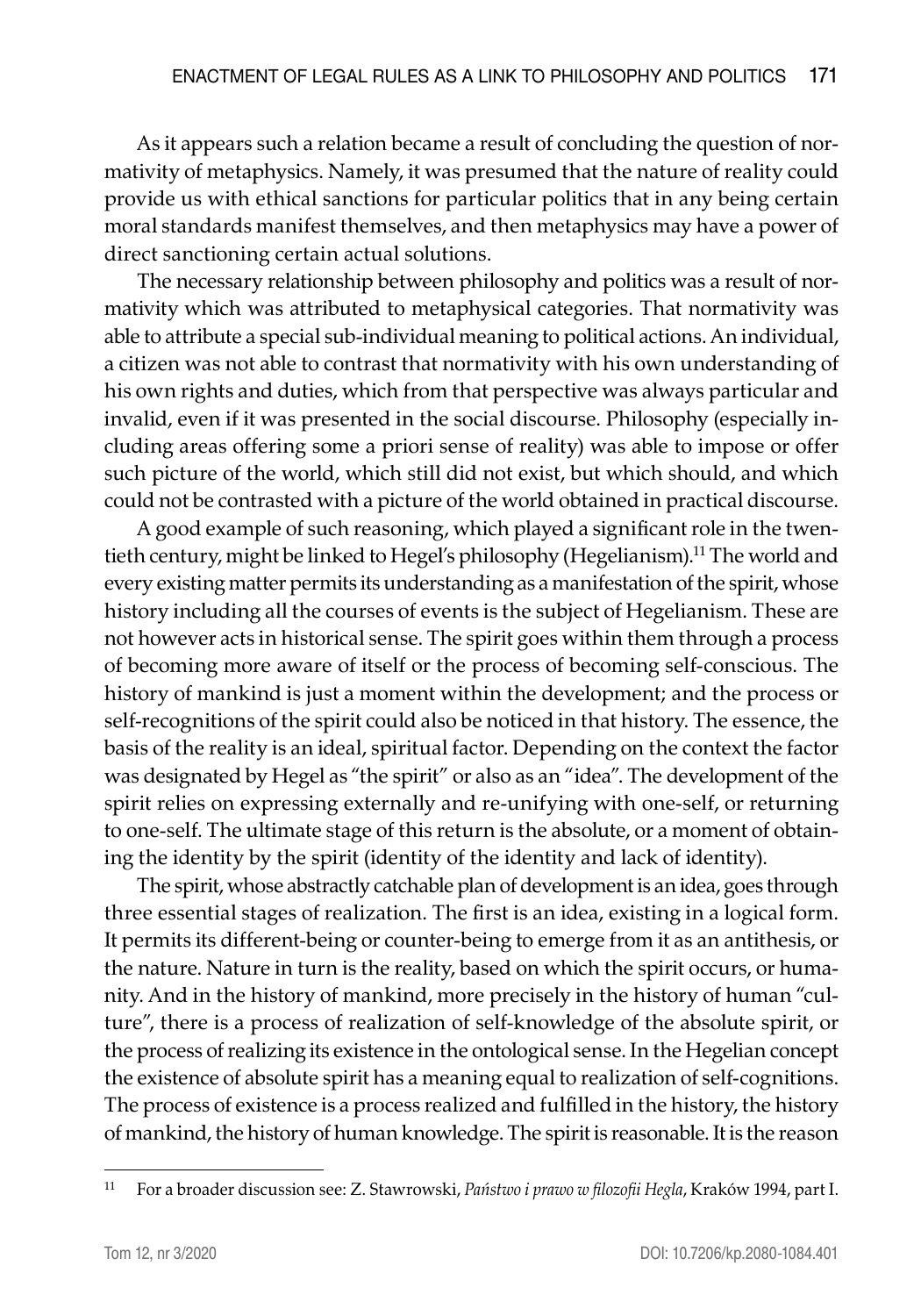taking a form of still developing knowledge. It means that the development of the world happens accordingly to rational regularities, that all the events have their fixed place within the structure of the rational entity. In this sense actual, i.e. consistent with its essence is only what is reasonable. The process of reaching the moment, in which the absolute awareness or knowledge identifies itself with the awareness of the absolute happens then ultimately in the history. The ideal and socio-historical dimensions remain again connected with each other. At the same time their development has markedly evaluative characteristics – it is not a type of ordinary motion, it is the progress.

Under such a framework any reasonable, rational politics has a duty to reach the same what is the principle of the world, the philosophy becomes a source of purposes and substantial values for it. The state and politics fulfill philosophical contents and in this way protect the society against the chaos.

Philosophy becomes then "the thinking from this world", which loses its superior position in relation to the practical reflection and often turns into an instrument of indoctrination; the predominance of philosophical thinking in the area of political power next introduces some confusion regarding the mere nature of politicality that here the rulers are able to and wish to honestly love wisdom.<sup>12</sup>

The above discussed belief regarding a direct relationship between metaphysics and politics, leading to pseudo-instrumentalization of philosophy, was refuted by the failure of totalitarianisms based on it. At the beginning of our considerations we have mentioned that just in the same century, the 20th century, it was the first time in the history of philosophy when a belief was established on a very large scale that the relationship between ontology and politics does not tangibly exist. At the current stage of our contemplations we should add that this relates to a direct relationship, to a direct applicability of metaphysical categories to political solutions. It should be stated here that significantly, the dominating response to the establishment of a belief about an absence of direct relationships between philosophy and social practice, the undermining of sensibility of philosophical argumentation, bringing it to the value of problems of linguistic errors or mistakes, sometimes led to the complete negation of the role of philosophy in constructing politics.

First of all, E. Husserl's phenomenology, exerted unexpected influence on the attitude of philosophers to language. One of the main advantages of phenomenology and its achievements was the separation of the dimension of the meaning from

<sup>12</sup> For a broader discussion of:this association see: M. Szulakiewicz, *Filozofia i polityka XX wieku*, [in:] idem (ed.), *Filozofia i polityka XX wieku*, Kraków 2001, p. 12.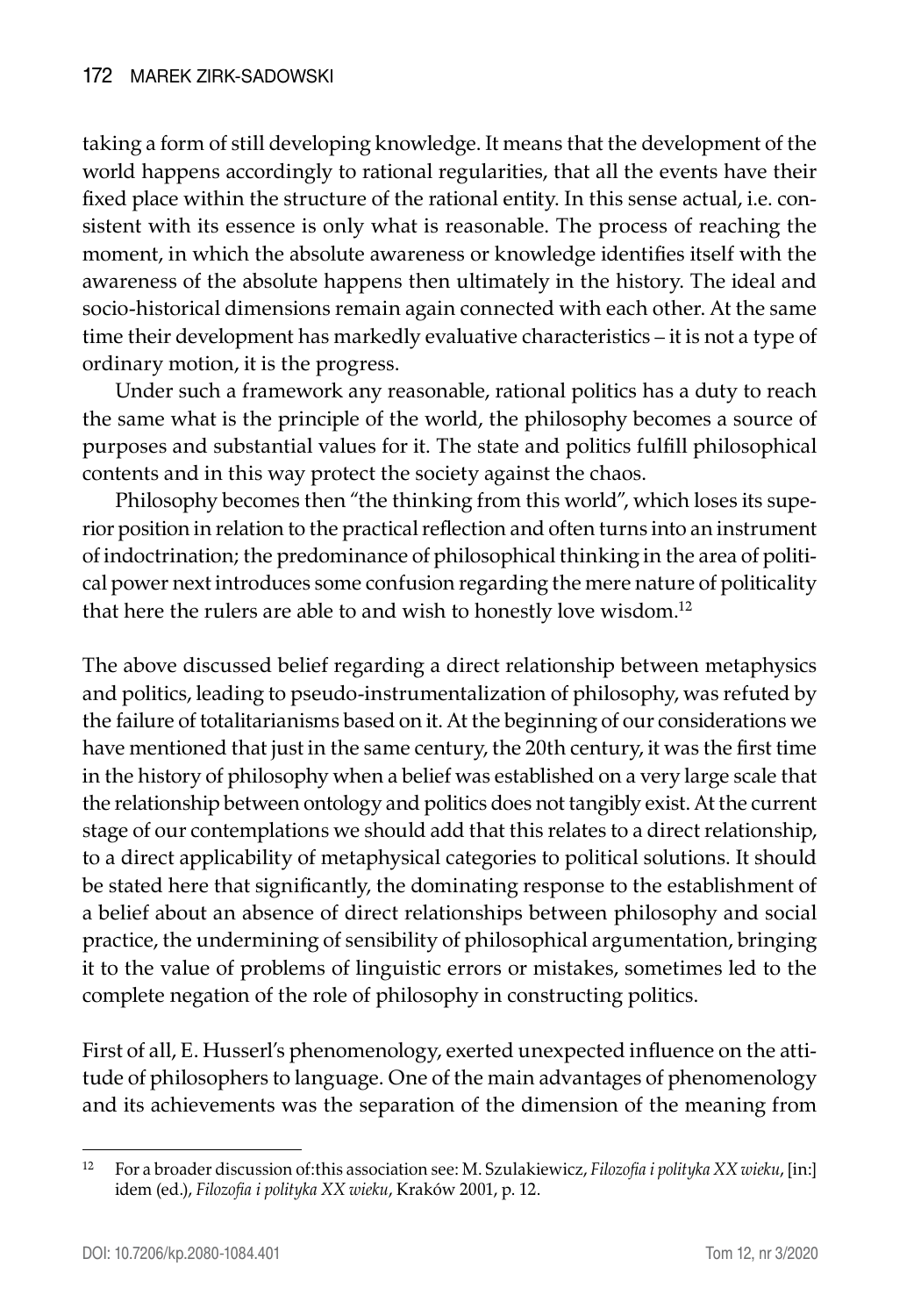the dimension of psychic phenomena. Emphasizing the intentionality of acts of consciousness, or the continuous directing awareness at something, allowed for a statement that also a meaning is a particular intentional object. There are no acts of perceptual awareness; the desiring awareness because an act of awareness is always a form of perceiving something by something, or the desire of something. Similarly, when we study awareness directed at understanding of a sign we are able to state that it directs itself towards something external of itself, what we call the meaning. The consciousness appears to be a field of meaning attribution, while a being and reality are particular units of meaning.

There is much evidence to indicate that such radical separation of the meaning from the dimension of psychic phenomena which happened in the phenomenology was an important stimulus in the development of the current philosophy of language. The meaning as a separated object was not simply a psychic phenomenon, but it may have been studied with special methods of linguistic analysis. It was possible to begin studying the meaning as they manifest themselves within language, for instance, that which we talk with, to eventually state that for we always think with means of some language, then the world appears to us through the language, through the meaning.

A linguistic turn which occurred in philosophy relied among others on recognizing independence and autonomy of language. A thesis emerged that it is not possible to tell a difference between the content of awareness and linguistic expressions or utterances, within which they appear. We perceive the world by means available in a given language to such an extent that also the language we use decides about the form of the perceived world.<sup>13</sup> If so, then the cognition of the world may happen through cognition of the language. A possibility has been sketched then to change the function of philosophy and abandon the traditional metaphysics on behalf of the studies of linguistic constructions and meanings, in which this world is expressed.

One of the most radical theses on the relationship between philosophy and language was formulated by neopositivistic philosophers, rejecting the recognition of sensibility of metaphysical considerations. They believed that propositions regarding ontology, the theory of cognition, but also norms and evaluations do not make sense. For sensibility of an utterance was identified with a possibility of stating whether they are truthful or false.

Anti-cognitivism of the neopositivism led to establishing a belief in the philosophy of the 20th century that by using norms (evaluations) we do not learn about

<sup>13</sup> Cf. M. Stambulski, *The Concept of Law In the Analytical and Post-Analytical Theory*, [in:] A. Bator, Z. Pulka (eds.), *A Post-Analytical Approach to Philosophy and Theory of Law*, Berlin 2019, p. 57–63.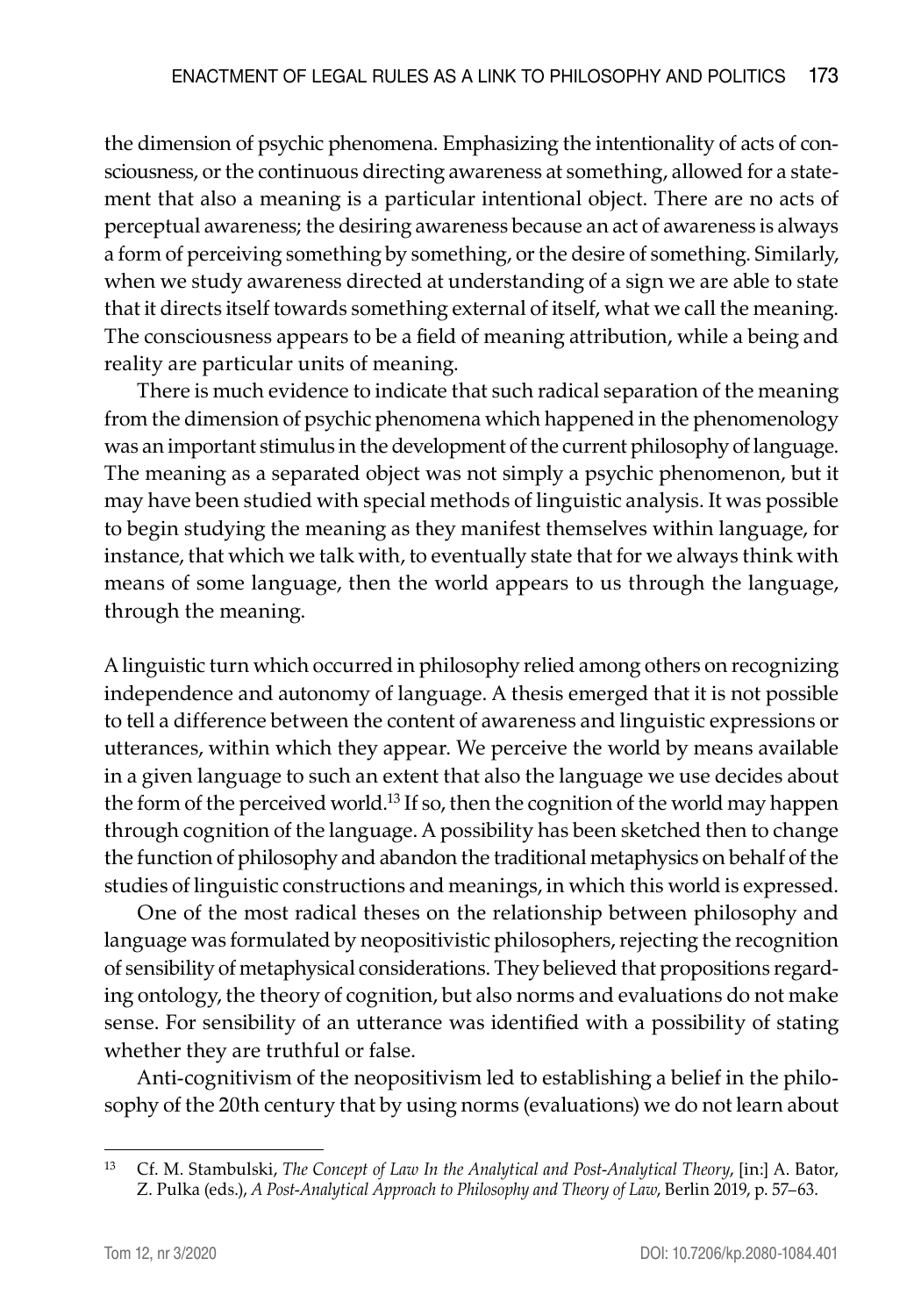the reality. Interrupting the link between philosophical argumentation and metaphysics became mostly perceievable in just that thesis. For from that moment a loss of objective criteria occurred for choice between different values, including also political values.<sup>14</sup>

The result of strengthening of such views was a loss of a traditional role of philosophy in culture. The new form of culture, or massive culture based on models created and proposed by media and taken from them, obviously could not adopt philosophy and its category as a model of argumentation, while it appropriated political argumentation, which willingly took advantage of the media, treated them as a way to influence the voters. After interrupting the connection between politics and metaphysics the relationship between politics and massive culture was already very easy. For there were no theoretical obstacles to accept forms of discourse and argumentation of the massive culture targeted at casual ad hoc social effects by the politics.

A question could be posed then, if we are condemned to a contrast of these two stances, of which one strictly combines metaphysics and politics, and the second separates it or even contrasts the two? Is it possible to save the role of philosophy in politics, but without appropriating the politics by philosophy?

Obviously finding the answer to this question must be connected with certain philosophy in itself. From this paradox related to the lack of meta-philosophy there is no escape. We could however refer to the evolution of mere politics and political reasoning, which somehow points out such relations with philosophy, which would be acceptable. What predominates is a political thought that it could not be responsibly stated, that the perceived order of the reality in metaphysics determines paths for our actions. Only thomists would dare today to express such a proposition. There is however a predominance of the Kantian view that the domain of free will, the domain of actions and cooperation is essentially an autonomous dimension – and depends on our beliefs about what is good and what is wrong (only for this reason talking about responsibility – including political responsibility – has sense).

The political practice of a liberal democratic state rejects the idea of metaphysics, which would determine the current purposes of the politics. For it is the state of the states accepting the neutrality of the world-outlook as their role, treated today as the best of the known and reliable forms of reasonable practice of the authority,

<sup>14</sup> A. Aarnio, *The Rational as Reasonable – A treatise in Legal Justification*, Dordrecht 1987, ch. I; R. Alexy, R. Dreier, *The Concept of Jurisprudence*, "Ratio Juris" 1990, 3, pp. 1–13.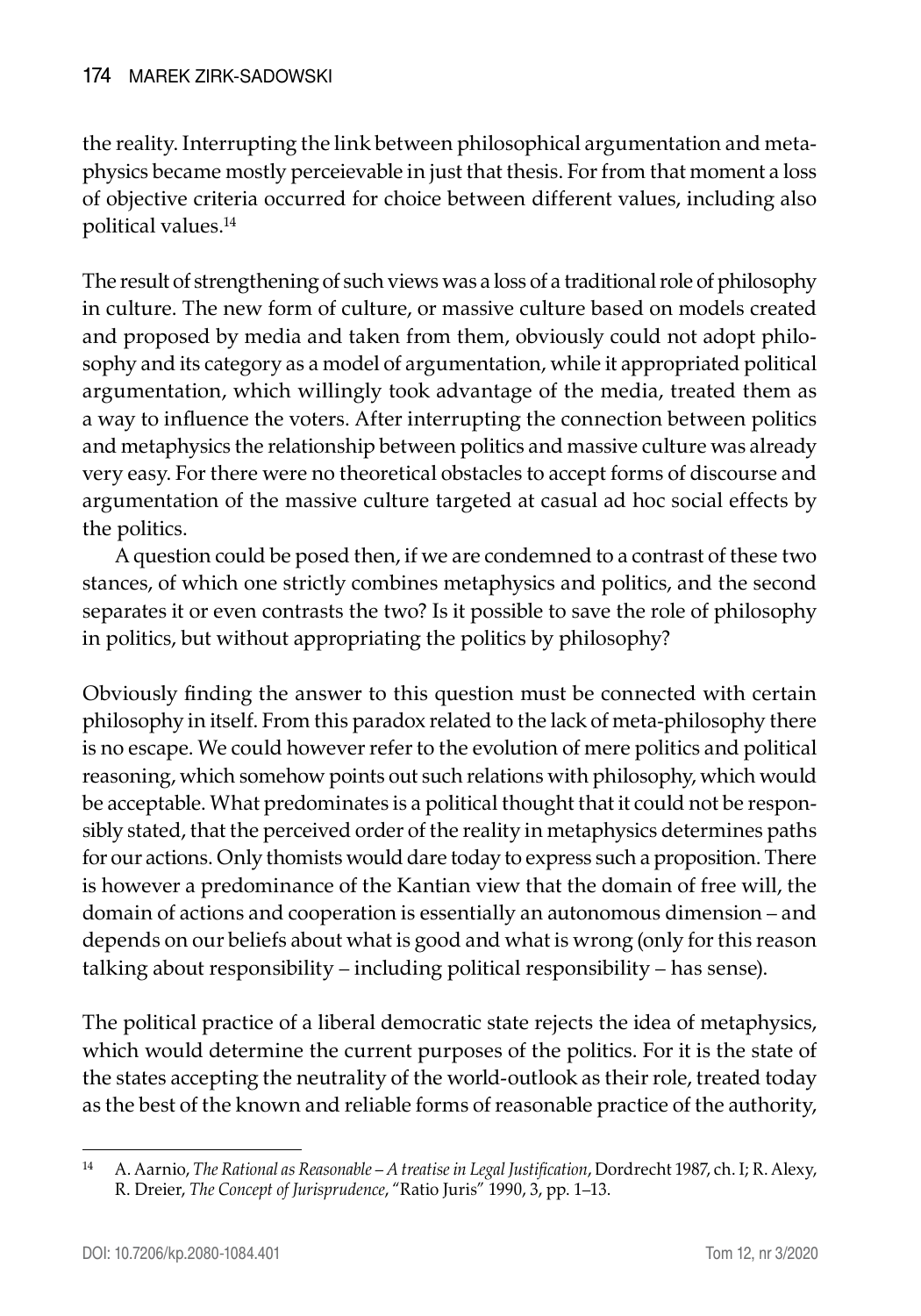the state and politics.15 The thesis follows political practice of the twentieth century, and not any philosophical justification. The liberal-democratic state staying somehow outside of disputing philosophical contentions rejects social practice of politics based on substantial, content-driven values, whose essence is the choice of a "better" outlook. Substantial thinking replaces here thinking about forms of political practice, indicating conditions for implementing all social contents and judgments about potential and optional prohibition of implementing certain aims.<sup>16</sup>

Such common acceptance of the concept of power and politics of the liberal democratic state which plays today a role of an ideal of political ordering of the state matters suggests that democracy faces philosophy in the order of thinking.

Many philosophical streams would accept such a thesis. In the concept of the philosophy of J. Rawls' liberalism, democracy could be seen as a procedure for solving conflicts and agreeing interests overtaking any other stances, which may be taken in relation to the distribution of goods.<sup>17</sup> Similarly, R. Rorty believes that democracy guaranteeing a series of important laws and possibilities to people in fulfilling needs is itself sufficiently well established and does not require any philosophical view of the human nature.18

It is however difficult to accept such a stance. The modern democracy inspires its rudimentary ideals with the discourses of the past, in which philosophy played the fundamental role. Abandonment of mythical, irrational reasoning became the fundament of democracy, preceded by philosophy. Athenian democracy strictly collaborated with philosophers of the Greek enlightenment. Without any philosophical reflection democratic societies are not also able to achieve coherency in constructing vision of the world and they lose the feeling of sense and security.19 Denying democracies the right to look for their philosophical fundaments also creates a danger of lacking immunity to anti-democratic philosophically grounded attacks.

So we decide to allow for philosophical establishing of the liberal-democratic state, but also allowing for the simultaneous realizing that it is by itself justified as the most reasonable political practice of the state.

<sup>15</sup> Cf. M. Kaniowski, *Państwo liberalno-demokratyczne*, [in:] E. Nowicka-Włodarczyk (ed.), *Neutralność światopoglądowa państwa*, Kraków 1998, p. 35.

<sup>16</sup> Ibidem, p. 37.

<sup>17</sup> J. Rawls, *A Theory of Justice*, Harvard 2003, ch. 1.

<sup>18</sup> Cf. R. Rorty, *Consequences of pragmatism. Essays (1972–1980)*, Minneapolis 2003, ch. 11.

<sup>19</sup> Cf. R. Dahl, *Democratic Theory and Democratic Experience*, [in:] S. Benhabib (ed.), *Democracy and Difference*, Princeton 1996, p. 338.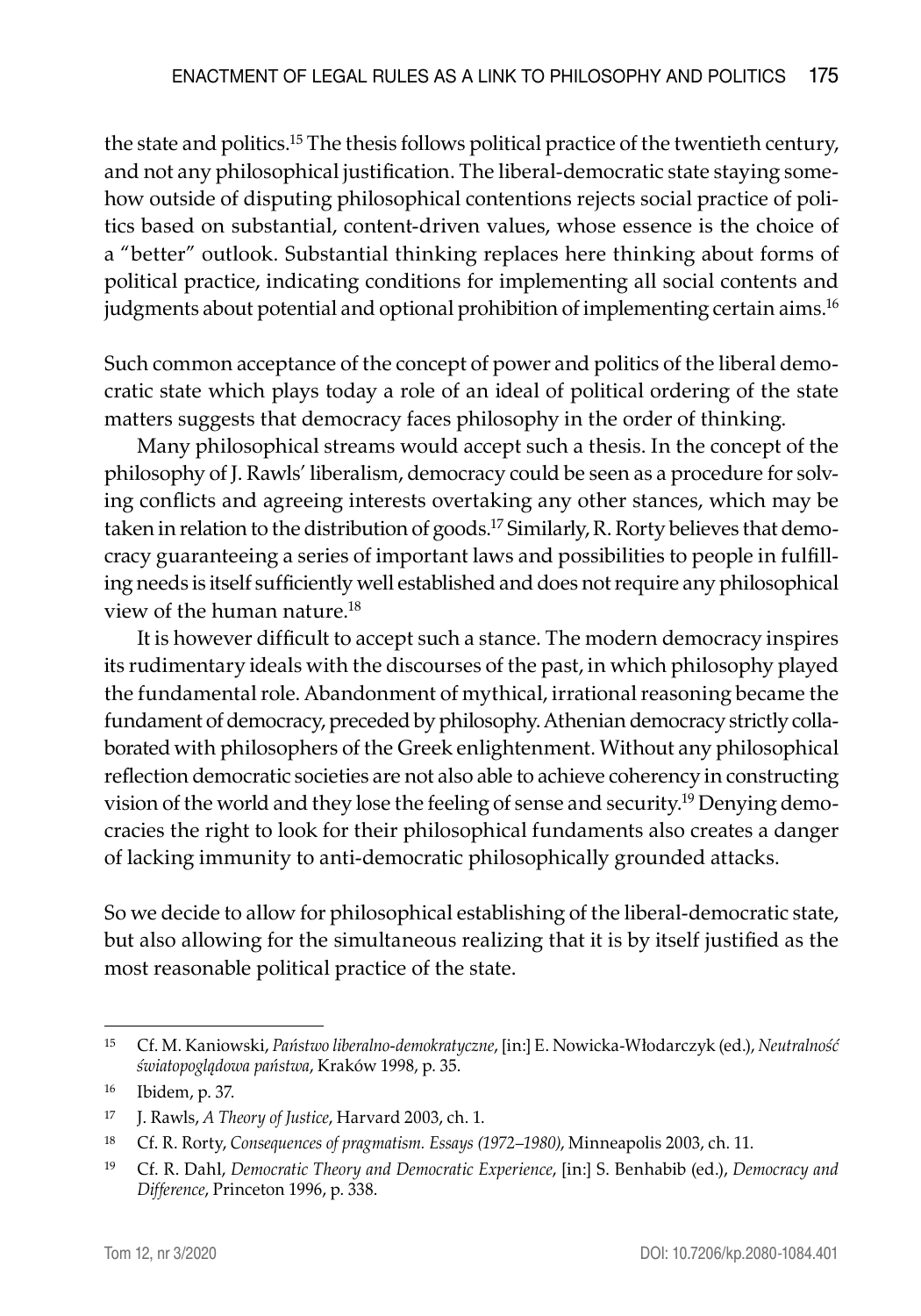Combining the two theses provides us with a right to state that philosophy remaining in such a relation to democracy alone has to be a part of democratic discourse. There is no possibility of justifying democracy with philosophy from outside, externally. Accepting the earlier mentioned anti-cognitivism, philosophy may justify democracy only accepting in turn itself as a variant of a democratic discourse, although the only one which is able to have some distance to mere assumptions of philosophy, without ceasing in this way its being a democratic discourse.

It is philosophy which supports democratic politics accepting a thesis that a man or a woman as a citizen is put in the world of liberal-democratic politics and does not ever begin his or her thought from the null starting point, if only because that his thinking is always mediated by language, which is always social and never private. Such philosophy is actually the hermeneutics of politics.<sup>20</sup> It does not provide political prescriptions, but just the opposite: it unmasks simplified diagnoses and recipes of ideologists, and also politicians (especially those who are more ideologized). We could use here a popular today travesty of a known philosophical thesis that philosophers to date have changed the world however in order to interpret it. In other words philosophy is important for the politics because it allows us to better understand ourselves and the human world, thanks to which we may widen the area of public discussion, introduce new, closer to the common intuitions points of view, and challenge categories of discourse which has been undisputed.

A vision of homogenous Europe built against differences in national traditions is here the best evidence for an existence in the liberal-democratic culture a continuous demand for the hermeneutics of politics.21

## **Bibliography**

- Aarnio A., *The Rational as Reasonable A treatise in Legal Justification*, Dordrecht 1987, ch. I; R. Alexy, R. Dreier, *The Concept of Jurisprudence*, "Ratio Juris" 1990, 3: 1–13.
- Allison H.E., *Kant's Transcendental Deduction: An Analytical-Historical Commentary*, Oxford 2015.

Buksiński T., *Filozofia w polityce*, [in:] idem (ed.), *Idee filozoficzne w polityce*, Poznań 1998.

Dahl R., *Democratic Theory and Democratic Experience*, [in:] S. Benhabib (ed.), *Democracy and Difference*, Princeton 1996.

Kaniowski M., *Państwo liberalno-demokratyczne*, [in:] E. Nowicka-Włodarczyk (ed.), *Neutralność światopoglądowa państwa*, Kraków 1998.

<sup>20</sup> Cf. S. Rosen, *Hermeneutyka jako polityka*, Warszawa 1998.

<sup>21</sup> M. Zirk-Sadowski, *Democracy as hermeneutics*, "Archiv für Rechts- und Sozialphilosphie" 1985, 71(2), pp. 159–172.